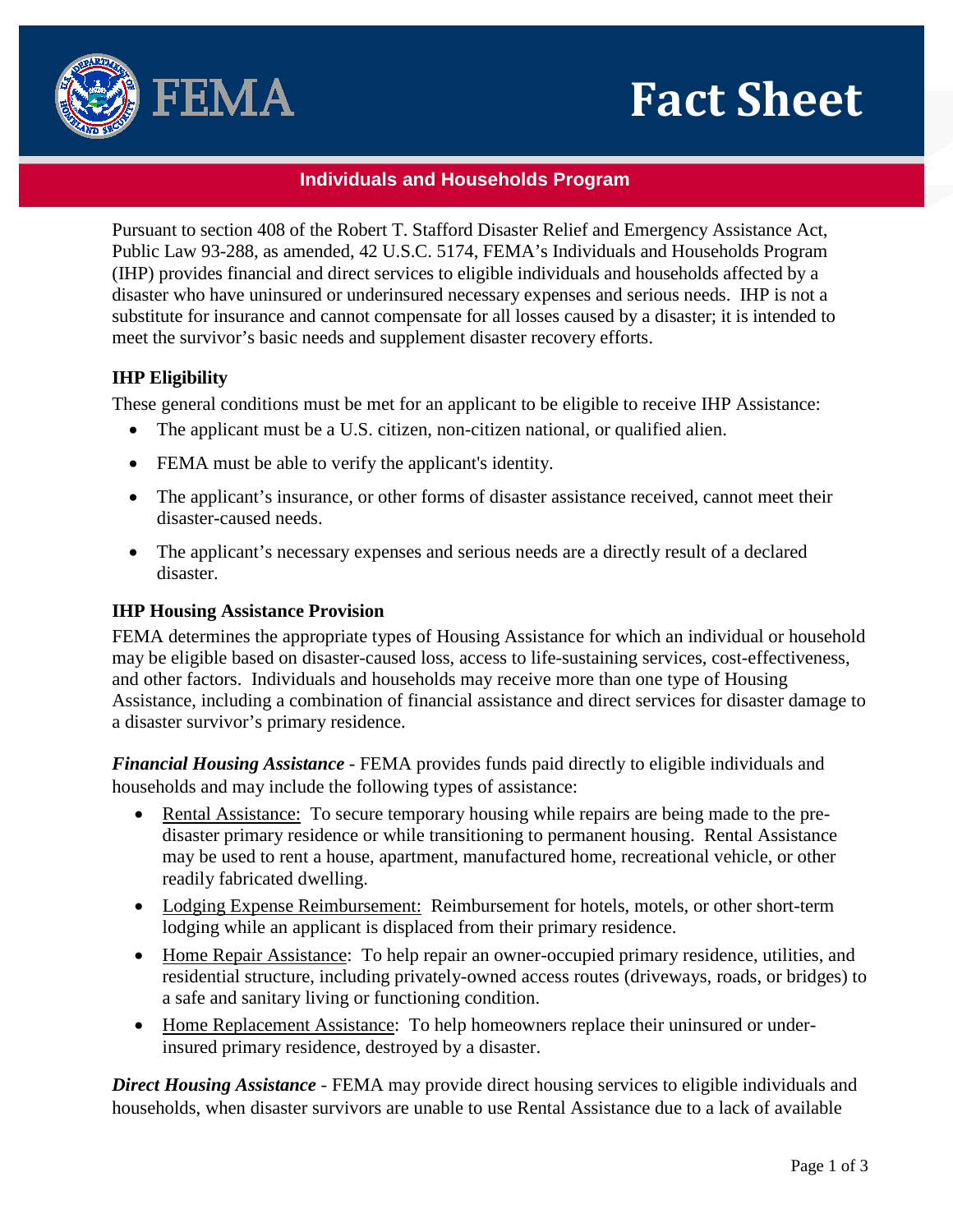housing resources. The impacted state, territorial, or tribal government must request Direct Temporary Housing Assistance and FEMA must approve this assistance prior to implementation. Direct Temporary Housing Assistance is not counted toward the IHP maximum award amount and may include:

- Manufactured Housing Units: Manufactured homes provided by FEMA and made available to use as temporary housing.
- Multi-Family Lease and Repair: This assistance allows FEMA to enter into lease agreements with owners of multi-family rental properties located in disaster areas and make repairs or improvements to provide temporary housing to disaster survivors.
- Permanent or Semi-Permanent Housing Construction: Home repair and/or construction services provided in insular (limited) areas outside the continental United States and other locations where no alternative housing resources are available; and where other types of FEMA Housing Assistance are unavailable, infeasible, or not cost-effective.

### **IHP Other Needs Assistance Provision**

Individuals and households may receive financial assistance for other disaster-caused expenses and serious needs. Eligibility for some types of Other Needs Assistance are dependent on eligibility with the U.S. Small Business Administration's (SBA) disaster loan program. The SBA provides lowinterest, long-term loans to help individuals and households with personal property, transportation, and expenses for moving and storage incurred due to a declared disaster. FEMA IHP Other Needs Assistance is divided into two categories that are either *dependent* or *non-dependent* on the individual's or household's ability to qualify for a SBA disaster loan.

*SBA Dependent Types of Other Needs Assistance* – Only individuals or households who do not qualify for a loan from the SBA may be eligible for the following types of assistance:

- Personal Property Assistance: To repair or replace essential household items including, but not limited to, furnishings and appliances, accessibility items defined within the Americans with Disabilities Act, and specialized tools and protective clothing required by an employer.
- Transportation Assistance: To repair or replace a vehicle damaged by a disaster and other transportation-related costs.
- Moving and Storage Assistance: To relocate and store personal property from the damaged primary residence to prevent further disaster damage, such as ongoing repairs, and returning the property to the primary residence.

*Non-SBA Dependent Types of Other Needs Assistance* – May be awarded regardless of the individual's or household's SBA disaster loan status and may include:

- Funeral Assistance: Assistance is available to individuals and households who have incurred or will incur eligible funeral expenses that are directly or indirectly related to the disaster**.**
- Medical and Dental Assistance: To assist with medical or dental expenses caused by a disaster, which may include injury, illness, loss of prescribed medication and equipment, or insurance co-payments.
- Child Care Assistance: A one-time payment, covering up to eight cumulative weeks of child care expenses, for a household's increased financial burden to care for children aged 13 and under; and/or children aged 14 to 18 with a disability as defined by federal law.